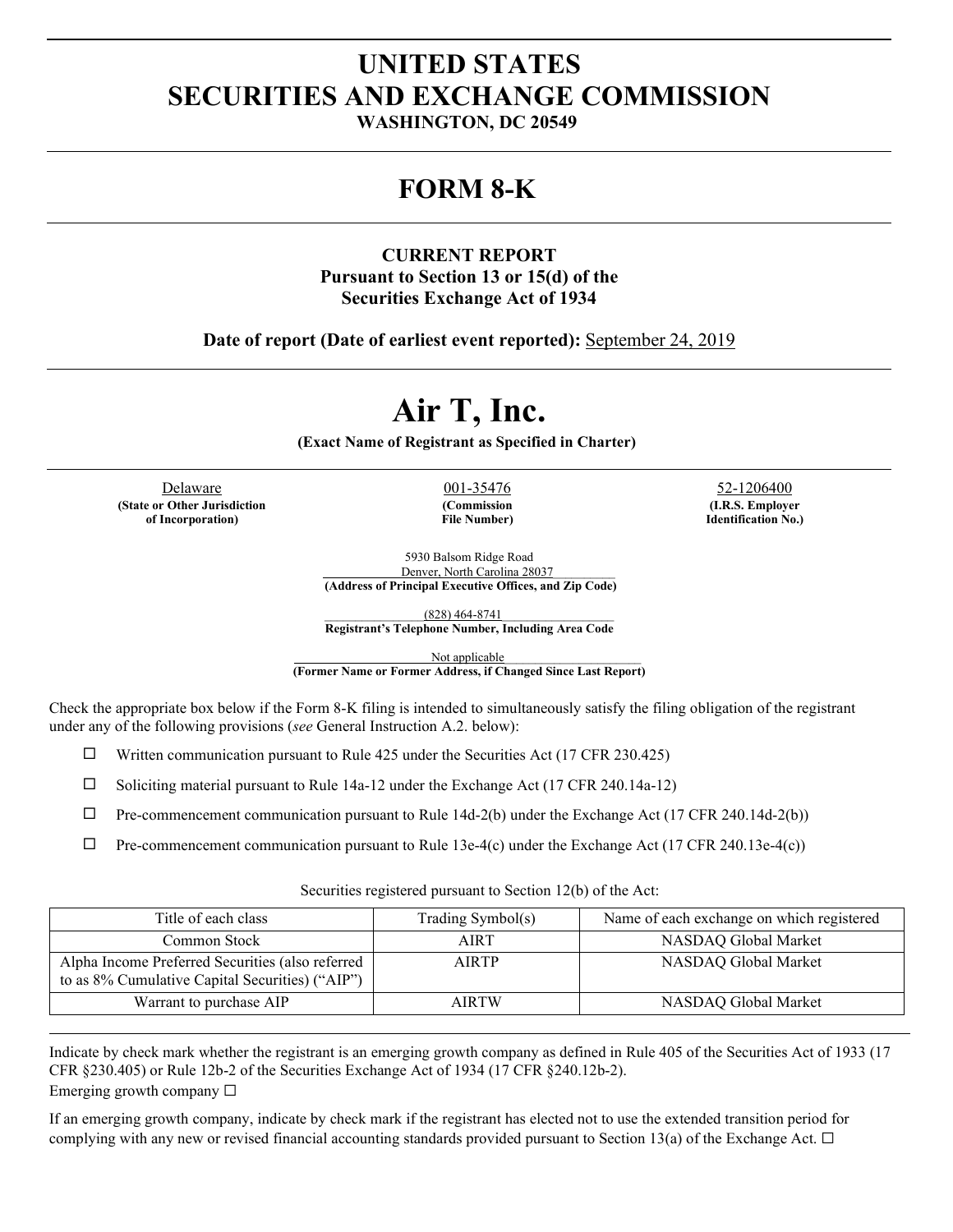#### **Item 1.01 Entry Into a Material Definitive Agreement**

On September 24, 2019, Air T, Inc., a Delaware corporation (the "Company"), and Minnesota Bank & Trust, a Minnesota state banking corporation ("MBT"), entered into that certain Amendment No. 1 to Amended and Restated Credit Agreement (the "First Amendment"). The First Amendment provides a temporary increase of the revolving credit by \$3,000,0000 until October 19, 2019.

To the extent responsive, the information included under Item 2.01 regarding the Equity Purchase Agreement is incorporated herein by reference.

#### **Item 2.01 Completion of Acquisition or Disposition of Assets**

On September 30, 2019, CSA Air, Inc., a North Carolina corporation ("CSA") and wholly-owned subsidiary of the Company, entered into and completed the sale of 100% of the equity ownership in CSA's wholly-owned subsidiary, Global Aviation Services, LLC, a North Carolina limited liability company, to PrimeFlight Aviation Services, Inc., a Delaware corporation, for \$21,000,000 in cash (the "Equity Purchase Agreement"). The agreement includes purchase price adjustment and allocation provisions as well as an earnout provision of \$4,000,000 if certain performance metrics are achieved by March 31, 2020. The Company guaranteed the seller obligations of CSA.

The above discussion is qualified in its entirety by reference to the Equity Purchase Agreement filed as Exhibit 10.1 to this Report, which is incorporated herein by reference.

### **Item 2.03 Creation of a Direct Financial Obligation or an Obligation under an Off-Balance Sheet Arrangement of a Registrant**

To the extent responsive, the information included under Items 1.01 and 2.01 regarding the First Amendment and the Equity Purchase Agreement and guaranty are incorporated herein by reference.

#### **Item 7.01. Regulation FD Disclosure.**

On September 30, 2019, the Company issued a press release announcing the sale of Global Aviation Services, LLC. A copy of the press release is attached hereto as Exhibit 99.1 and is incorporated herein by reference.

In accordance with General Instruction B.2 of the form of Current Report on Form 8-K, the information in the foregoing paragraph, including Exhibit 99.1, is furnished and shall not be deemed to be "filed" for the purposes of Section 18 of the Securities Exchange Act of 1934 (the "Exchange Act") or otherwise subject to the liabilities of that section, nor shall such information, including Exhibit 99.1, be deemed incorporated by reference into any filing under the Securities Act of 1933 or the Exchange Act, except as shall be expressly set forth by specific reference in such filing.

#### **Item 9.01 Financial Statements and Exhibits**

(b) Pro Forma Financial Information

The required Unaudited Pro Forma Condensed Consolidated Financial Statements, and notes thereto as a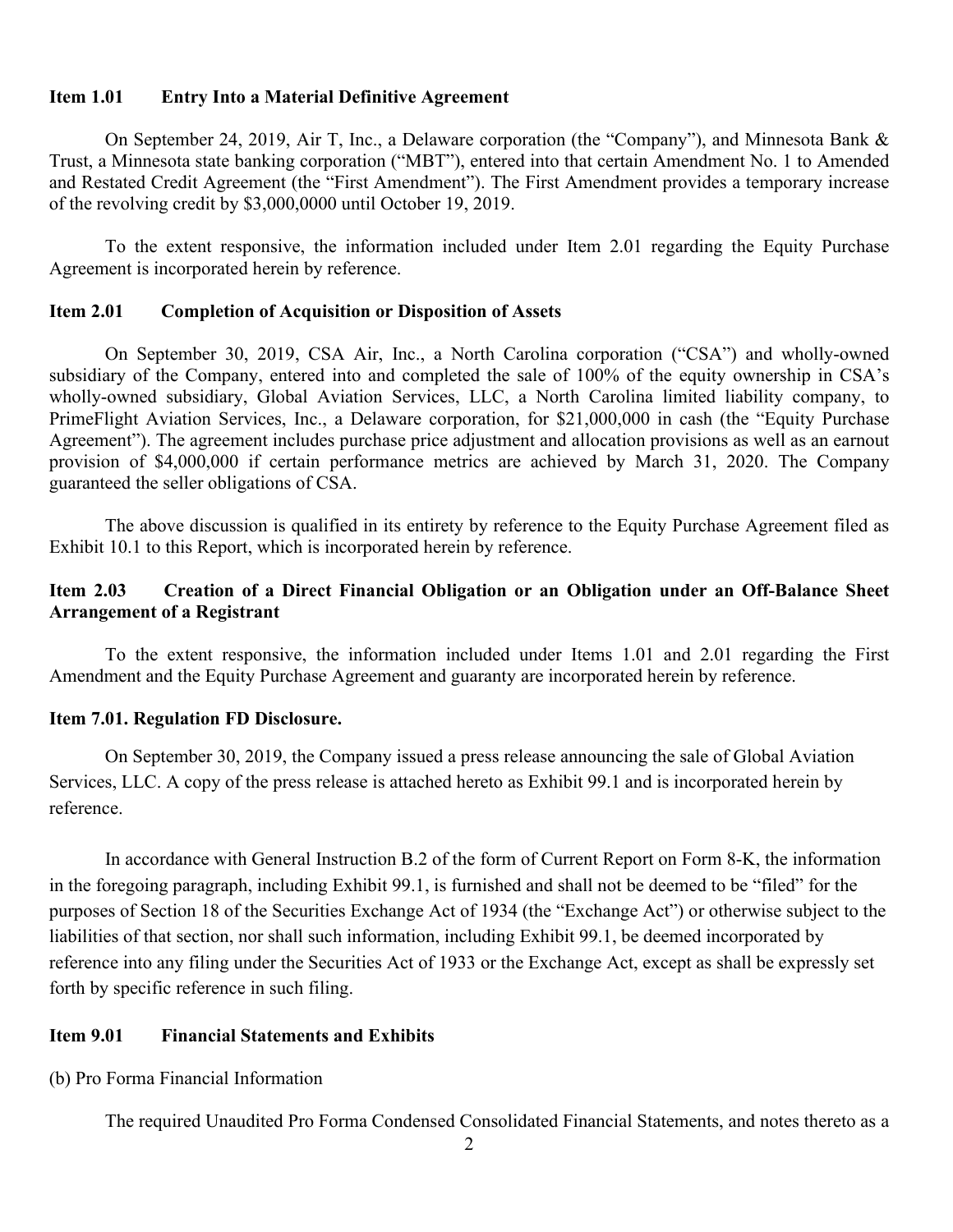result of the disposition of Global Aviation Services, LLC referenced in Item 2.01 above are filed as Exhibit 10.2 hereto and are incorporated herein by reference that the unaudited.

(d) Exhibits

- 10.1 Equity Purchase Agreement, dated September 30, 2019, by and among PrimeFlight Aviation Services, Inc., Global Aviation Services, LLC, and CSA Air, LLC.
- 10.2 Pro Forma Financial Information
- 99.1 Press Release dated September 30, 2019 regarding sale of Global Aviation Services, LLC

### SIGNATURES

Pursuant to the requirements of the Securities Exchange Act of 1934, the Company has duly caused this report to be signed on its behalf by the undersigned hereunto duly authorized.

Date: September 30, 2019

# AIR T, INC.

By: /s/ Brian Ochocki Brian Ochocki, Chief Financial Officer